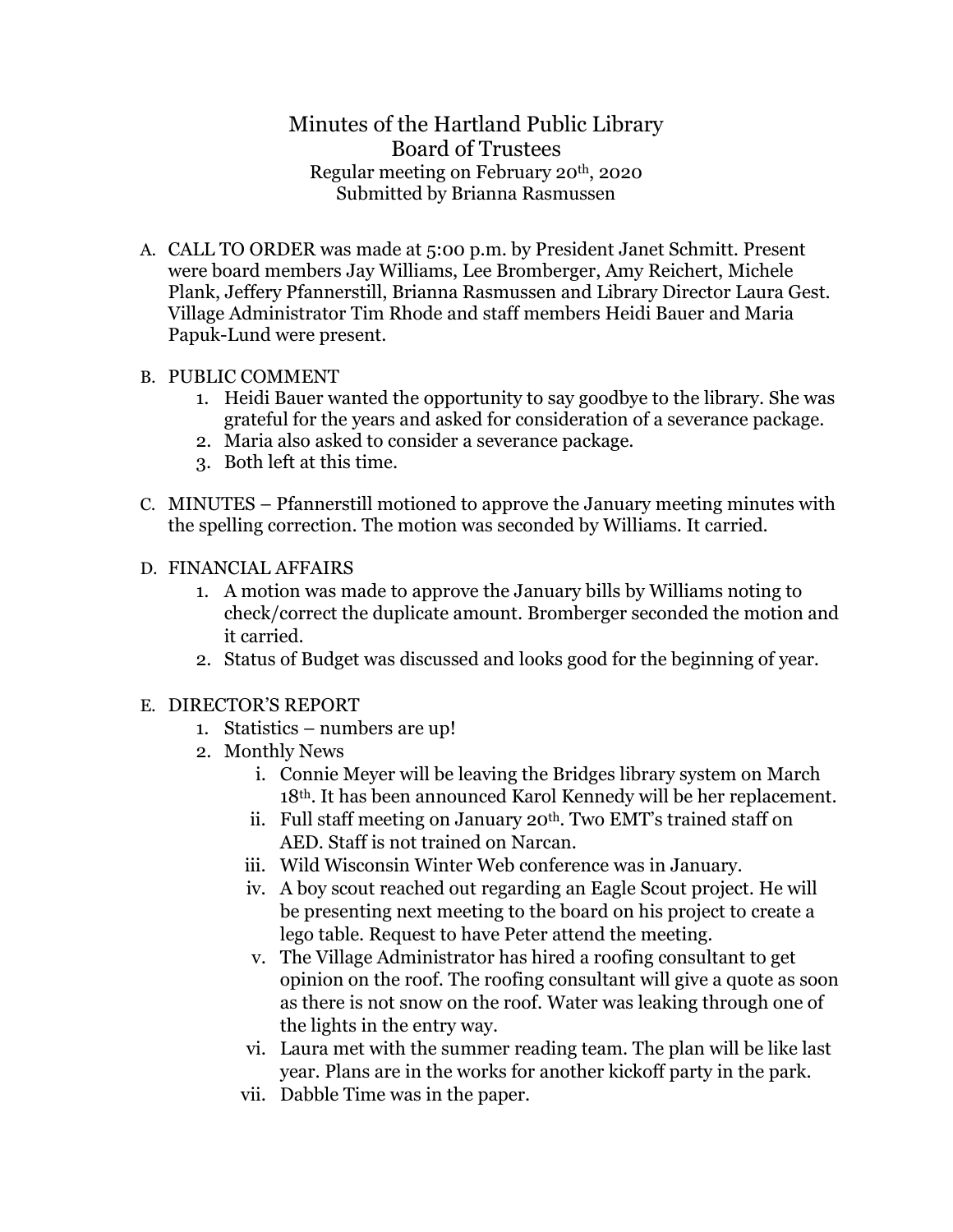- viii. Up 5% in circulation! Pivot chart was presented showing the progress and growth.
- ix. HPL had 11,500 more checkouts in 2019. Also attendance for programing has greatly increased.
- x. Next week Laura will work on cross county reimbursement.
- xi. Laura had a complaint about someone using the History room who was being loud and disruptive. Laura will monitor.
- F. OLD BUSINESS there is none.
- G. NEW BUSINESS
	- 1. The library board was introduced to Tim Rhode the new Village Administrator.
	- 2. Act/ Approve 2019 Annual Report
		- i. Pfannerstill made a motion, seconded by Plank. The motion carried.
	- 3. Discuss and possible Action on Organizational Study Recommendations
		- i. Laura asked for any questions or concerns regarding the Organization Study. The board discussed.
		- ii. A motion was made on the below two recommended points from within the Organizational Study by Williams. Pfannerstill seconded.
			- 1. Based on the review of employee questionnaires, workload analysis, and investigating alternative processes there is an insufficient workload to justify the continuation of our technical services department. It is recommended that both positions be eliminated.
			- 2. HPL is currently operating with 10.6 FTE's, while the Waukesha County Standards require 9.0 FTE. By eliminating the entire department, we would not meet the requirements set out by the county, as well as not having the staff to expand our services. It is recommended that a full time Engagement Librarian position be created for a total of 9.6 FTE.
		- iii. Roll Call Vote
			- 1. Bromberger yes
			- 2. Pfannerstill yes
			- 3. Rasmussen yes
			- 4. Reichert yes
			- 5. Williams yes
			- 6. Plank yes
			- 7. Schmitt yes